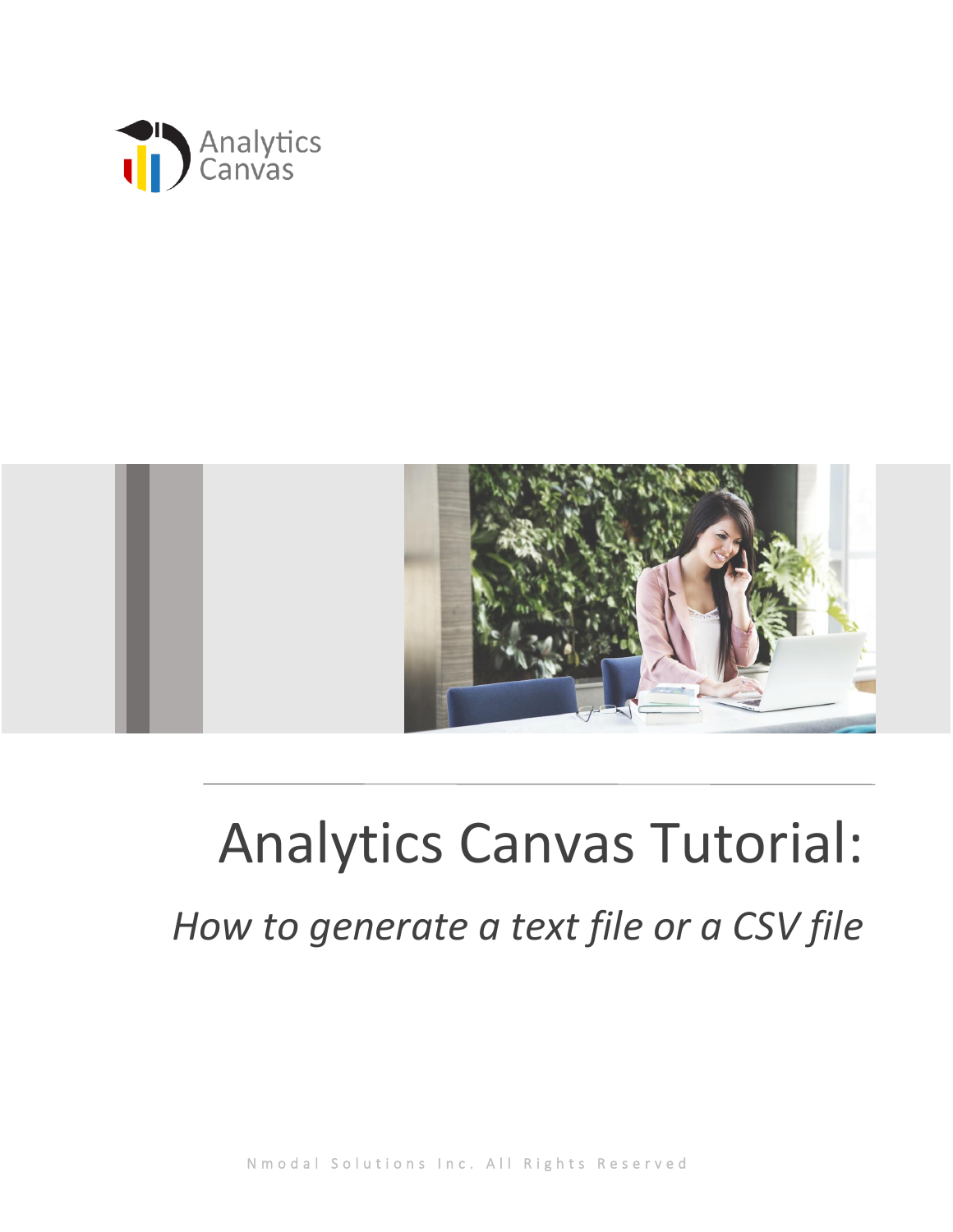

**Analytics Canvas Tutorial:**  *How to generate a text file or a CSV file*

## **Overview**

Welcome to Analytics Canvas's tutorial. This is one of a number of detailed tutorials in which we explain how each feature within Analytics Canvas works, with additional context to help you understand it better, and to use it to best suit your own needs.

## **Text File Export**

The Text File Export Block enables you to generate a delimited text file or .csv file.



*Figure 1 Text File Export*

To generate a text file:

Step 1. Drag and drop the Text File Export Block from the Block Library, or right-click on the Canvas and select "Add Export Block" and then "Text File Export".

Step 2. Connect the Text File Export Block to a block that contains the data that you would like to export.

Step 3. Click on the Text File Export Block to access its settings.

Step 4. Click on the "Specify File" button. Provide the name, type (.txt or .csv), and location of the future file, and click "Save".

Step 5. Press the "Run with Outputs" button to write data to the text or .csv file.

| Text Export 1<br>227 rows. Block Messages                                                                                |                                                             |
|--------------------------------------------------------------------------------------------------------------------------|-------------------------------------------------------------|
| Text Export 1<br><b>Block Name</b>                                                                                       | <b>Text Export</b>                                          |
| Specify File                                                                                                             |                                                             |
| Add a date time stamp to the name on each export<br>$\triangledown$ Include column headers in output as first line.<br>L |                                                             |
| Text file type                                                                                                           | <b>Select Delimiter</b>                                     |
| <b>◎</b> Delimited                                                                                                       | <b>◎ Comma</b><br><b>Text Qualifier</b><br>$\checkmark$     |
| <b>Fixed Width</b>                                                                                                       | Escape qualifier by repeating<br>Tab<br>$\mathsf{L}$<br>( ) |
|                                                                                                                          | $\bigcirc$ Other:                                           |
|                                                                                                                          |                                                             |

*Figure 2 Text Export Settings*